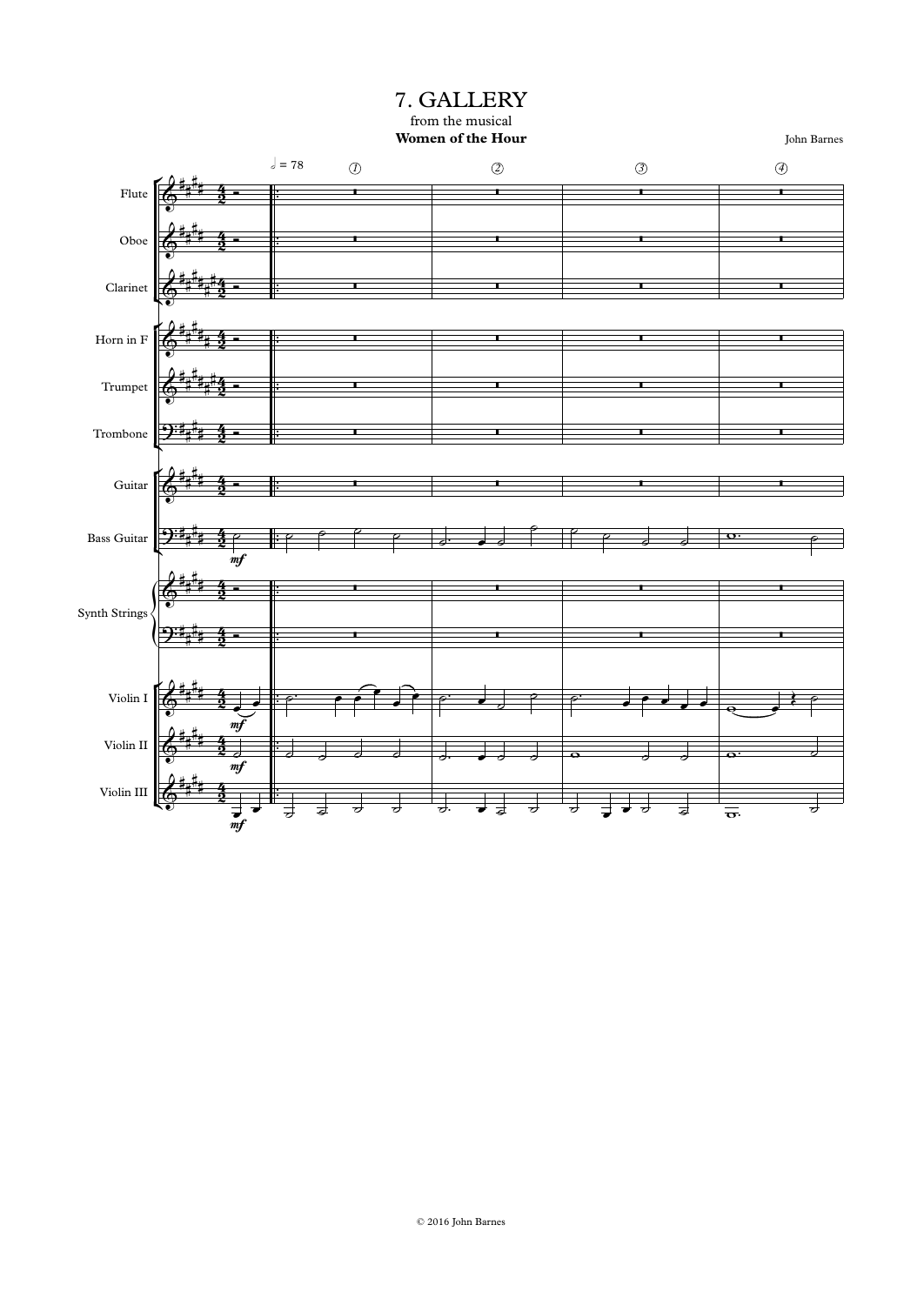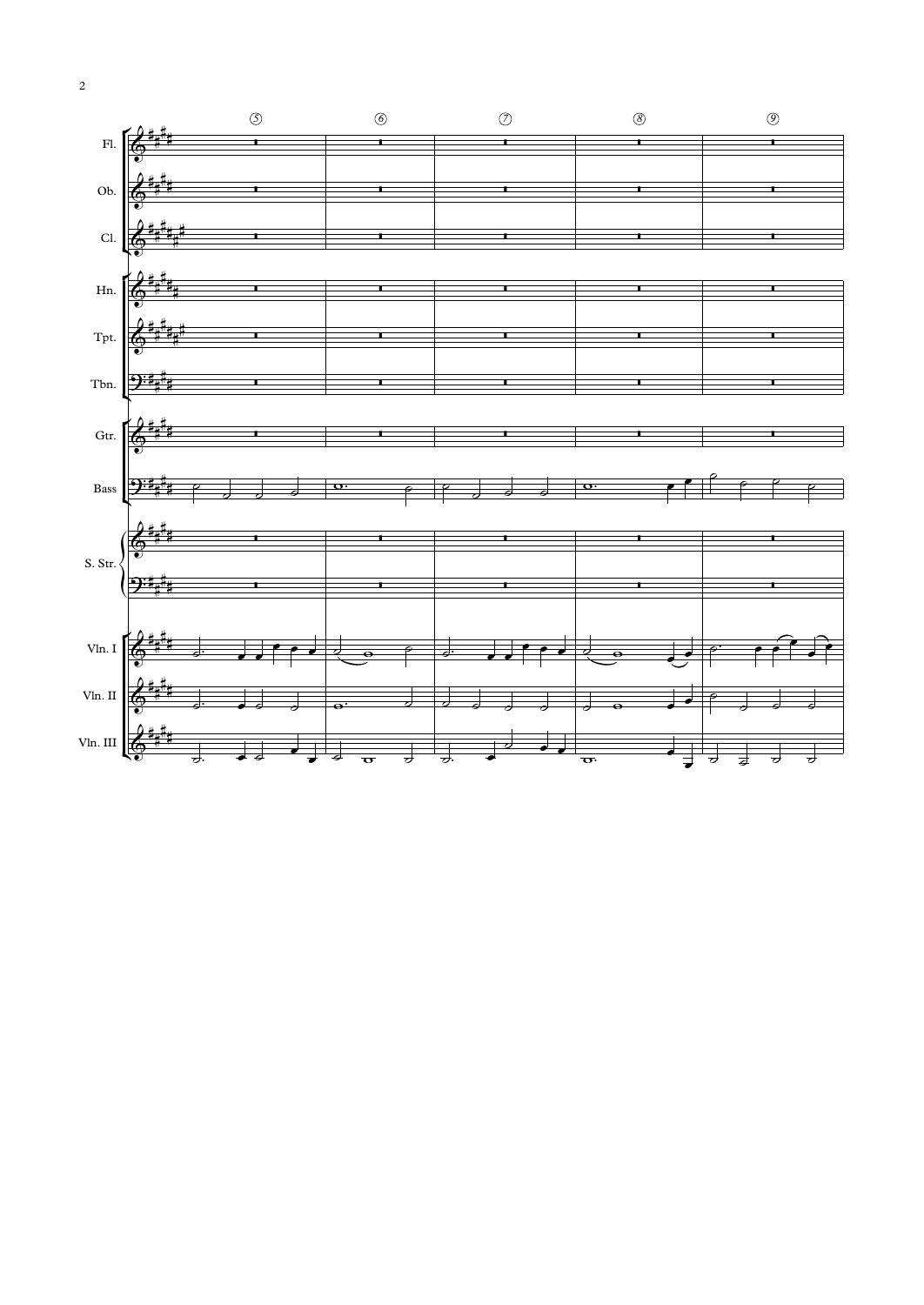

 $\overline{\mathbf{3}}$